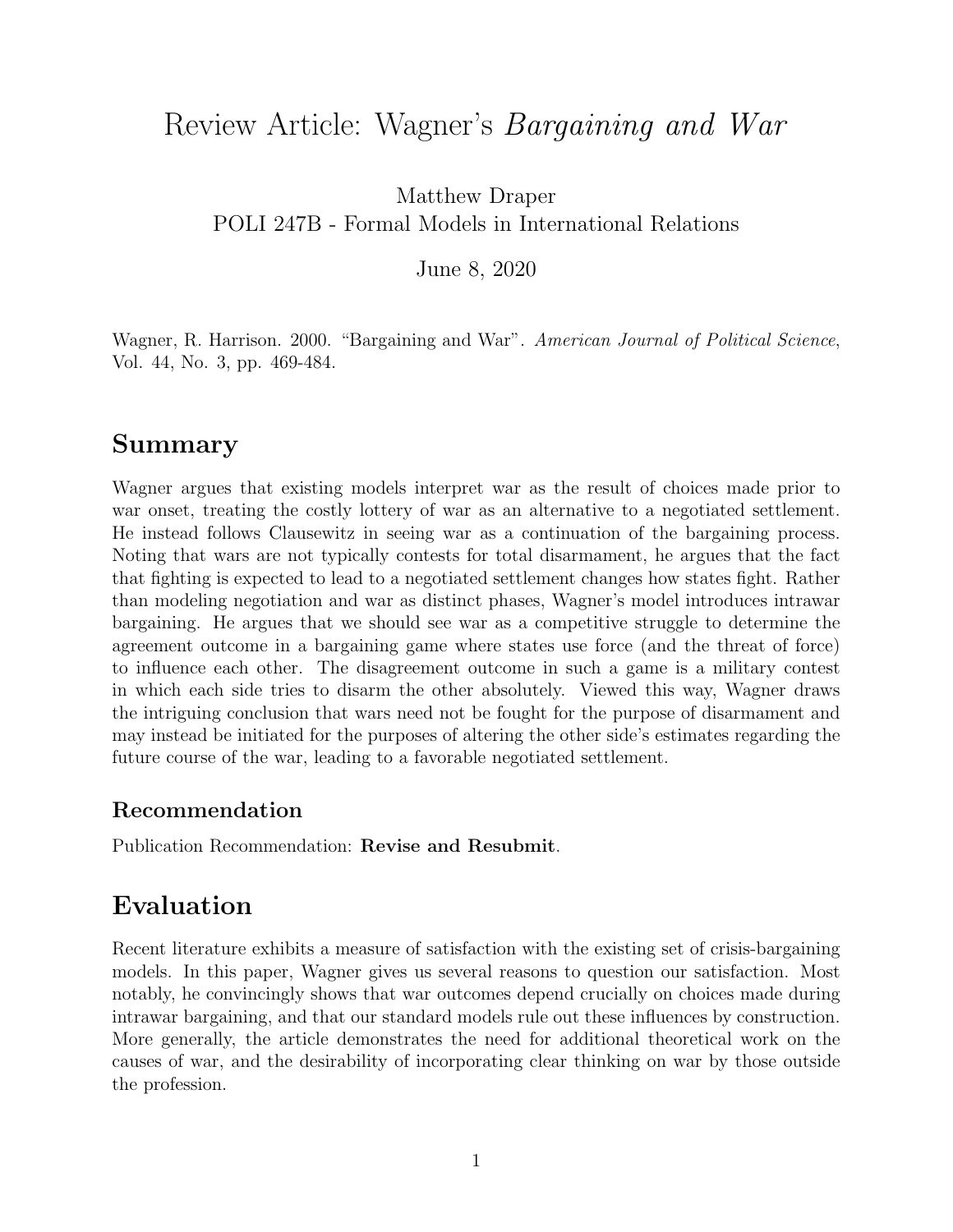Wagner's idiosyncratic style of reasoning leads him to important conclusions that other analysts have overlooked. However, this idiosyncratic style also leads him to articulate his models in notation and terminology that are likely to confuse other scholars.<sup>[1](#page-0-0)</sup> His inconsistent use of labels and variables, as well as the absence of a technical appendix, make the argument difficult to appraise and impossible to extend.<sup>[2](#page-0-0)</sup> However, his ability to clearly think his way through the causes of war is astonishing. Unlike many formal theorists, Wagner begins by thinking through the problem verbally, and adds notation in a somewhat ad-hoc manner as needed. This approach contrasts starkly with the alternative method of developing or adapting a piece of modeling technology and only then casting about for applications. Wagner's problem-driven approach goes some way towards explaining both his insightful discoveries and the idiosyncrasies that make these discoveries so opaque to other scholars.

Wagner argues that prior models that depend on conceptualizing war as a costly lottery distort our understanding of the bargaining process, because take-it-or-leave-it offers are an abstraction from the complexities of bargaining, and it is precisely these complexities in which we should be interested. He thinks that a state might be willing to "fight for a while in hopes of getting a better deal," (470), but that this option is artificially ruled out by modeling negotiation as a take-it-or-leave-it offer.

This line of reasoning leads Wagner to criticize models presented in, inter alia, Morrow 1985, Powell 1996, Fearon 1992 and Fearon 1995 for failing to explain why negotiated settlement is possible *after* fighting occurs but not before  $(471)$ . He claims that these models make a sharp distinction between "negotiation" and "war," assuming that bargaining ends when war begins. On the assumptions made in these models, argues Wagner, states will never fight to get a better deal at the negotiating table if they have no reason to believe that fight-ing will improve their military situation.<sup>[3](#page-0-0)</sup> Wagner argues that states do in fact fight purely to improve their bargaining position, leading him to conclude that prior models are deficient.<sup>[4](#page-0-0)</sup>

Wagner sees his contribution as presenting a model encompassing both war initiation and

<sup>&</sup>lt;sup>1</sup>I am not the first reader to criticize Wagner's work in these terms. "The second set of reasons I have for worrying that War and the State will be underappreciated concerns not the field, but Wagner's own arguments and his presentation of them" (Fearon 2010).

<sup>2</sup>To this extent, he would benefit from the advice set out in Thomson 2001.

<sup>3</sup>"...formal models that focus on a prewar choice between war and a negotiated settlement either fail to distinguish between the outcome of fighting and the outcome of bargaining (Morrow 1985), or assume implicitly (Powell 1996) or explicitly (Fearon 1992, 1995a) that bargaining ends when war begins. They are therefore at best either irrelevant to historical wars (since they ignore the possibility of negotiated settlements once war has begun) or contain no information (since they do not tell us what is the basis for the expectations represented by the costly lottery). At worst they are examples of fallacious reasoning in which a costly lottery is defined in one way in the premises of an argument (an all-out war fought to the finish) and another way in the conclusion (a bargaining process which is preceded or accompanied by fighting)" (471).

<sup>4</sup>This point could be more fully substantiated by reference to historical examples. Wagner instances the US war in Vietnam (note 5), but this case is complicated by the vast disparity in power between the contending parties. This portion of the paper could be expanded to great effect. One thinks naturally of such cases as the German General Staff's decision to continue the war in 1917 despite the low probability of a breakthrough on the western front, or the Confederacy's strategically questionable invasion of Maryland in 1862 in a desperate attempt to secure British recognition and improve the terms of a prospective settlement.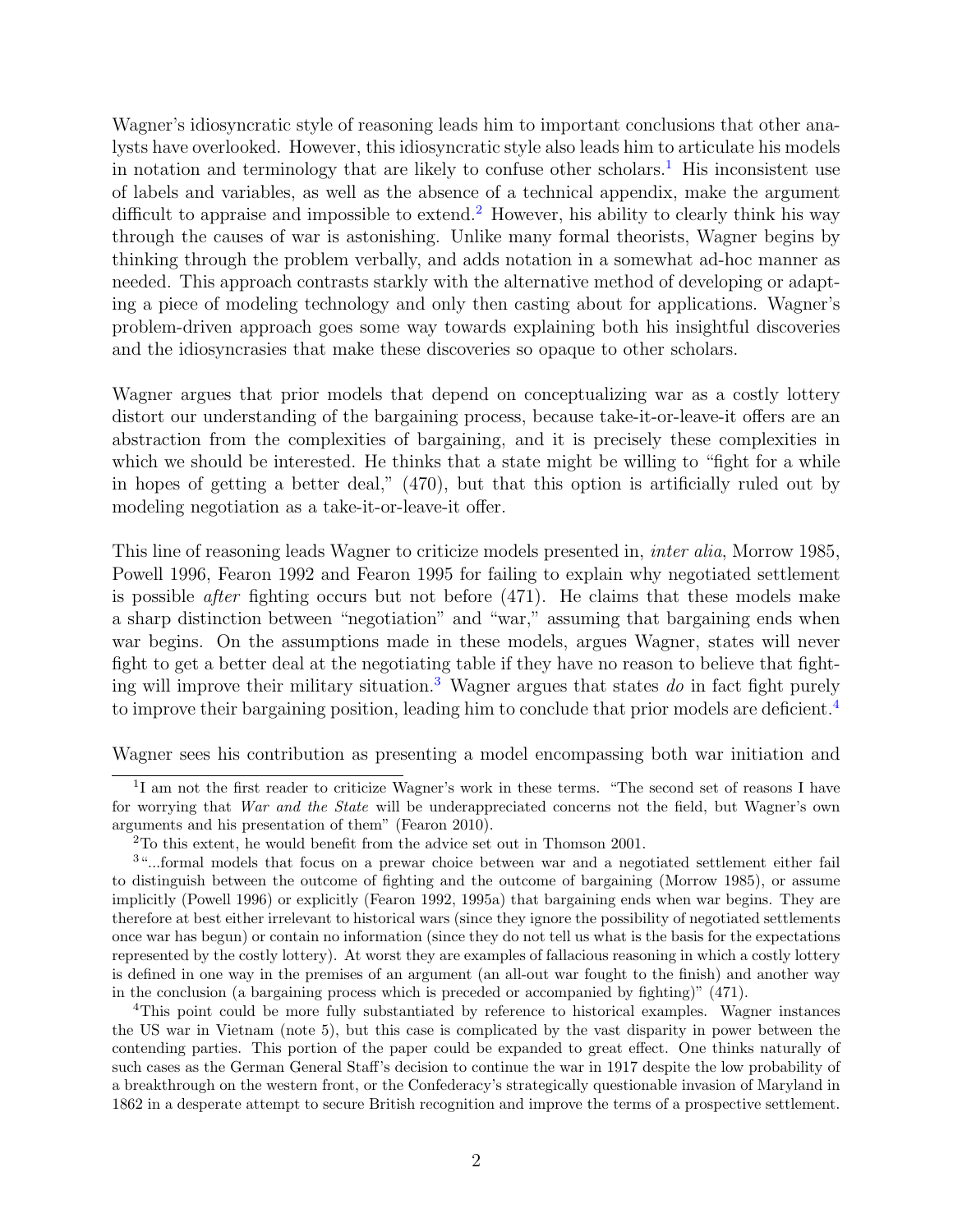war termination that allows us to examine the relationship between fighting and bargaining (471). He builds on prior work by Wittman (1979) and Stam (1996). In particular, he seeks to evaluate two of Wittman's claims. First, Wittman argued that because pessimism and optimism regarding capabilities sum to zero, changes in the relative military power of the contending parties will have no effect on their ability to reach a negotiated settlement. Second, Wittman argued that the existence of a bargaining range prior to war is no guarantee of a peaceful settlement, because one of the contending parties might "hope by fighting to improve the terms it can extract from the other" (470). Viewed this way, the mere existence of a bargaining range is not a sufficient condition for reaching a peaceful settlement.

Wagner's crucial insight is that although most wars are not wars for total disarmament, states engaged in negotiations will look down the game tree to the disagreement outcome – the outcome that will obtain in the absence of a negotiated settlement. Following Clausewitz, Wagner argues for the existence of two fundamental types of war: "absolute war" and "real war". Absolute war, which Clausewitz also called "war in theory," can be understood as a contest to totally disarm the adversary. However, Clausewitz famously argued that absolute wars are vanishingly rare in practice, because the possibility of a negotiated settlement allows the parties to use the information produced by war to harmonize their impressions of the future course of events. These "real wars" can thus be waged purely in order to reveal information, without entailing the "costs and risks" associated with an absolute war (472).

While he proposes to represent absolute war with a variant of the standard Rubinstein bargaining game, Wagner reflects usefully on the differences between the contexts of negotiation and war. He observes that immediate agreement is prevented in negotiation by private information as to preferences, but in war by conflicting expectations concerning success in battle. While in bargaining games the only cause of delayed agreement must be private information regarding preferences, Wagner argues that war itself provides a means of revealing information and resolving conflicting expectations.[5](#page-0-0) Other scholars have similarly noted the distinctions between the regulated context of economic bargaining and the anarchic context of crisis bargaining, arguing that the dissimilarity between "voluntary and non-coercive" contexts and crisis bargaining is "staggering" (Slantchev and Tarar  $2011$ ).<sup>[6](#page-0-0)</sup> According to

<sup>5</sup>One is reminded here of Orwell's observation that "...we are all capable of believing things which we know to be untrue, and then, when we are finally proved wrong, impudently twisting the facts so as to show that we were right. Intellectually, it is possible to carry on this process for an indefinite time: the only check on it is that sooner or later a false belief bumps up against solid reality, usually on a battlefield" (Orwell 1946, my emphasis).

<sup>&</sup>lt;sup>6</sup> "The gap between this environment [peaceful trade] and crisis bargaining is staggering. If one player extends his hand, the other can politely turn him down, and he cannot whack her on the head until she agrees to terms...It does not matter how beneficial these expected terms might be relative to the status quo payoff he obtains when she walks away. If whacking is allowed, extending one's hand is no longer unambiguously related to his private information because it is now a threat: "give me what I ask for or else I will whack you." What now matters is whether he means it because it would determine the terms she would have to offer to prevent him from whacking her. His declaration of willingness can no longer be taken at face value because he now has incentives to pretend to want to whack her if she fails to meet his terms. This necessitates actions designed to dispel such illusions, and so on...it is a whole other ball game" (Slantchev and Tarar 2011). See also Lerner 1972: "the solution is essentially the transformation of the conflict from a political problem to an economic transaction. An economic transaction is a solved political problem. Economics has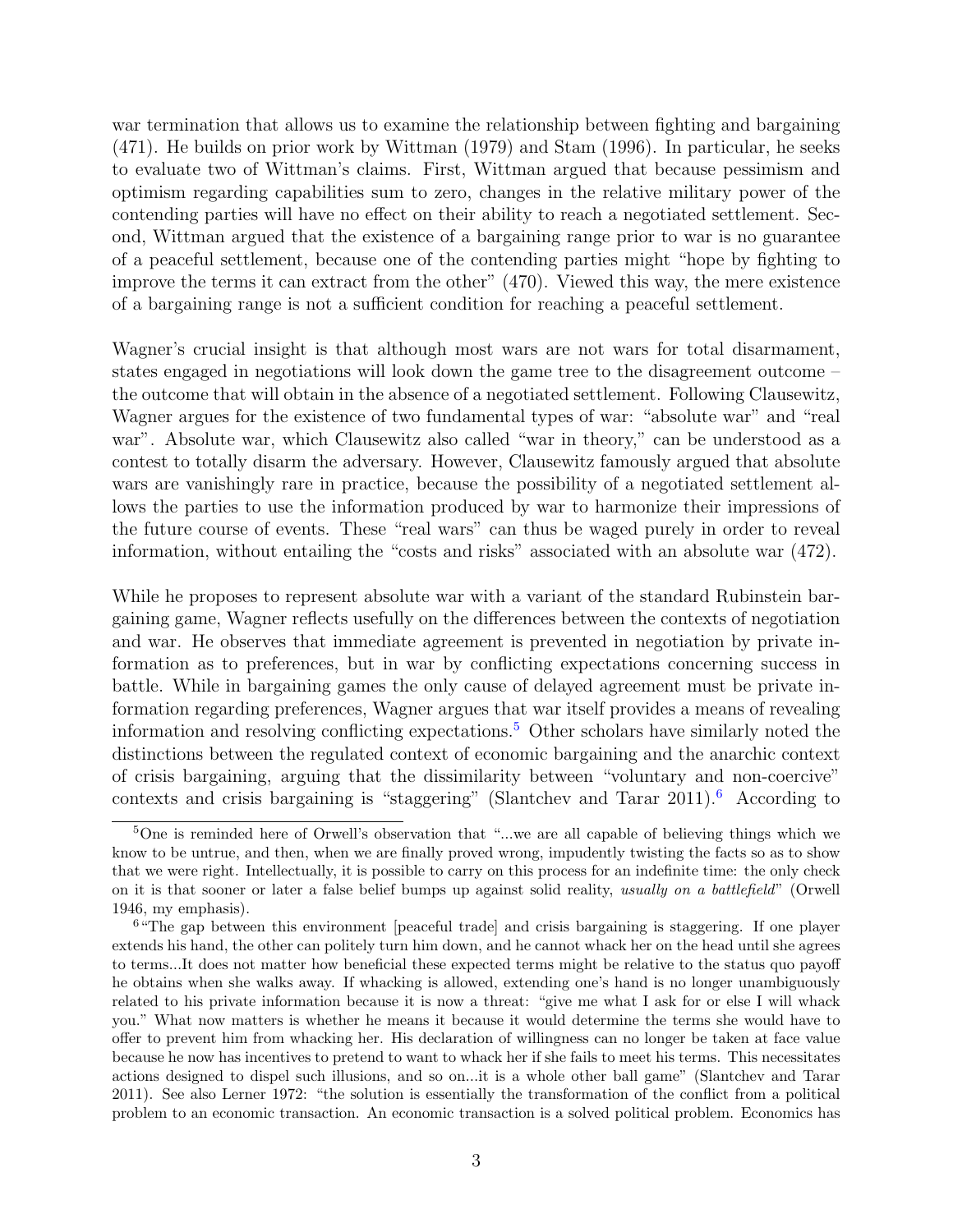Wagner's analysis, war provides a means of revealing information not available in the standard models. He further points out that this understanding of war's role better explains the non-random distribution of negotiating offers during conflict, specifically their periodic nature (476).

### Model Mechanics

Drawing these points together, Wagner proposes a two-stage model where "real wars" are assumed to occur prior to the bargaining game that models "absolute war". Understood this way, one of the functions of real wars is to influence the terms of any agreement that will be accepted in lieu of fighting an absolute war by "revealing information about the parameters associated with it [the absolute war]" (472). Crucially, bargaining will not occur until states no longer have an incentive to reveal information by fighting. Understood this way, observed wars have the same relationship to absolute war that crises are usually assumed to have to war, and what we call peace negotiations are analogous to crisis bargaining. Although absolute wars are rare, their possibility explains the wars that do occur. On this understanding, military operations have two distinct effects: to reveal information about relative capabilities, and to influence relative capabilities by damaging the enemy's military or by capturing territory (473).

#### Absolute War

Because states anticipate the possibility of absolute war, the expected course of such a war partly determines behavior in crisis bargaining and in real wars. Wagner thus begins his analysis with absolute war. Consider two states, i and j. Let  $W_i$  represent the expected utility to state i of the bargaining game that results from disarming state j, and let  $L_i$ represent the utility to state i of the bargaining game that results from being disarmed by state j. Represent the cost of war with a constant per-period cost of  $c$ , and the duration of war as the probability q that one of the combatants will be disarmed by time  $t$ , represented as  $1 - q^t$  (Wagner is assuming here that per-period costs and continuation probabilities are constant). In the event that a state is disarmed, the probability that the outcome will be  $W_i$  is p, and the probability that it will be  $L_i$  is  $1-p$ . Putting these terms together, Wagner derives the expected cost of a war that ends no later than time t:

$$
c\left(\frac{1-q^t}{1-q} - tq^t\right) \equiv C(t) \tag{1}
$$

We can therefore state the total cost of war as:

$$
\lim_{t \to \infty} C(t) = \frac{c}{1 - q} \equiv C \tag{2}
$$

Wagner asserts that although this formulation replicates the more common representation of war as a costly lottery according to the form  $pW + (1-p)L-C$ , his formulation allows for

gained the title of queen of the social sciences by choosing solved political problems as its domain" (276).

<sup>7</sup>This analogy, though intriguing, is underdeveloped, and should be further substantiated or omitted.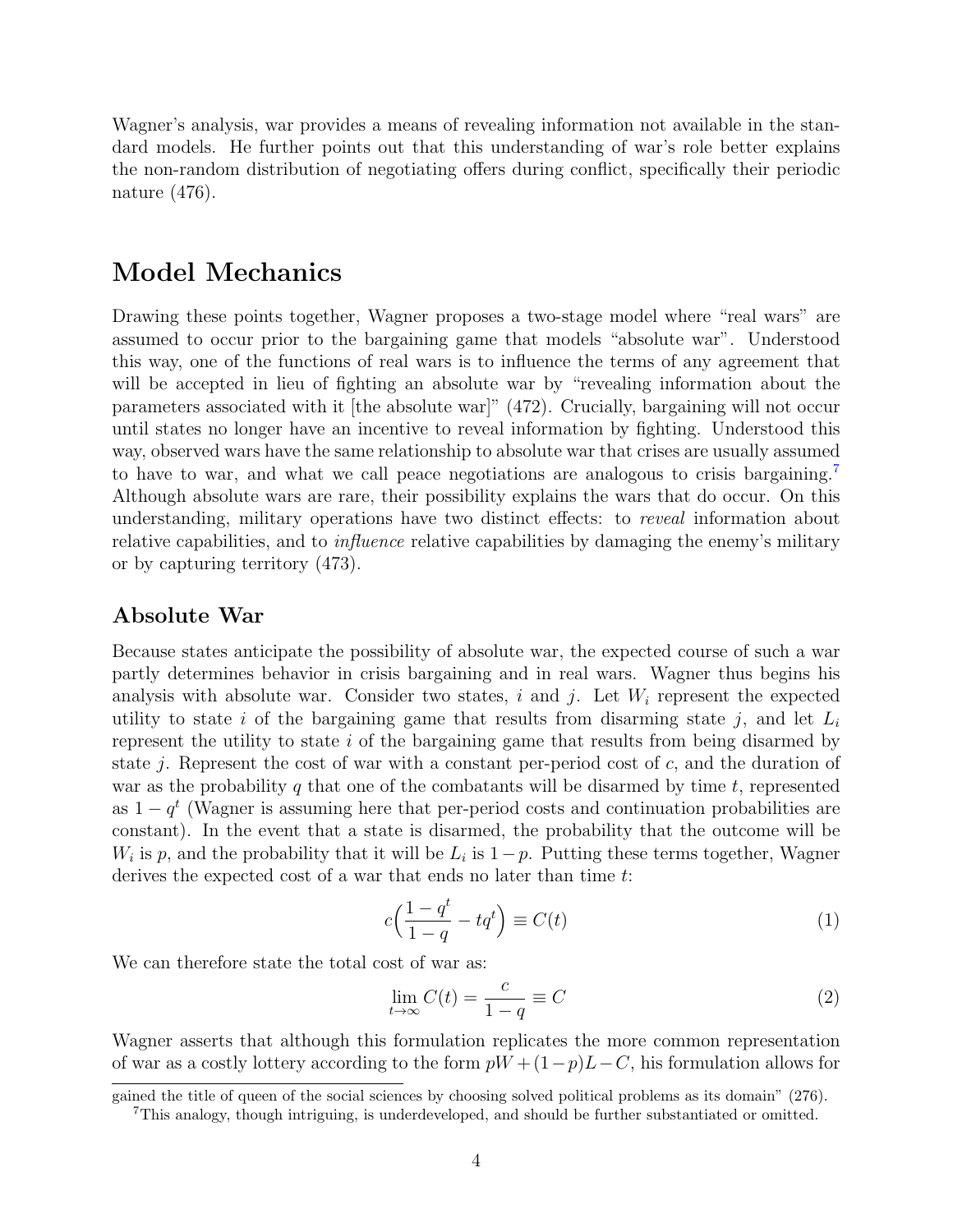(1) conceptualizing absolute war as a limit rather than a likely eventuality; (2) modeling an 'intrawar' period during which war can be interrupted, and (3) modeling military stalemate.

#### Intrawar Bargaining

Now consider intrawar negotiation. Call  $\Lambda$  the lottery representing the expected outcome of the military contest, excluding costs, assume that all offers take the form of  $y \equiv (y_i, y_j)$ , and say that a state i has two options when receiving an offer: accept it with payoff  $y_i$  or reject it and propose some offer  $x \equiv (x_i, x_j)$  instead. If state i accepts y, war ends, but if it instead demands x, then the best it can expect is  $qx_i + (1 - q)\Lambda_i - c$  (this is the payoff if x is accepted). As we have seen, this is a Rubinstein bargaining game with alternating offers and risk of breakdown (compare Osborne and Rubinstein 1990:71-6).[8](#page-0-0)

In any subgame-perfect equilibrium of this game, offers that are made must be accepted, and players with an opportunity to make an acceptable offer must at least weakly prefer to do so. This implies indifference between accepting offer  $y$  at time  $t$  and making offer  $x$  at time  $t + 1$ <sup>[9](#page-0-0)</sup> Call these equilibrium offers  $y^*$  and  $x^*$ .

Confusingly, Wagner deviates here from his prior use of  $i$  and  $j$  as labels for the states involved, here calling them Player 1 and Player 2. It is also difficult to understand what an equilibrium offer of  $x^*$  would mean, as  $y^*$  will be accepted in equilibrium and an offer of  $x^*$  will never occur. By assigning a value of 0 to the breakdown outcome  $\Lambda$ , Wagner is able to derive the following symmetric properties of the equilibrium offers:  $x_2^* = qy_2^* - c$  and  $y_1^* = qx_1^* - c^{10}$  $y_1^* = qx_1^* - c^{10}$  $y_1^* = qx_1^* - c^{10}$  A player's equilibrium offer will be that state's preferred division indexed to the probability that war will continue, less the costs of war.

Wagner further distinguishes his model from a standard Rubinstein bargaining model by making the disagreement outcome a point on the bargaining frontier, rather than the status quo. This frees either side from the need to make concessions unless they expect war (and has the additional virtue of obviating the need for modeling assumptions about "satisfied" and "dissatisfied" states independent of their willingness to engage in war). He calls the points on the bargaining range that line up with the equilibrium offers  $w^*$  and  $z^*$ , where  $w^* < z^{*.11}$  $w^* < z^{*.11}$  $w^* < z^{*.11}$  Finally, Wagner models the status quo as s, where  $(0 > s < 1)$ .

As we have just seen, a state must be willing to attack in order to make demands. The most State 1 (Wagner has switched labels once again) can expect to gain by attacking State 2 is  $qU_1(z^*) + (1-q)U_1(\Lambda) - U_1(c) = U_1(w^*)$ , where  $U(\cdot)$  is a Von Neumann-Morgenstern utility

<sup>&</sup>lt;sup>8</sup>Note that the "breakdown" outcome is actually the *end* of the ongoing war, which is the only situation where the combatants are exposed to the risk of defeat.

<sup>&</sup>lt;sup>9</sup>These points follow from the subgame-perfect solution concept and from backwards induction, though Wagner does not substantiate them.

<sup>&</sup>lt;sup>10</sup>Wagner is careful to note that the risk of breakdown incorporates the discount factor  $\delta$  (note 12), freeing him from the obligation to include it explicitly, but more discussion on this point in the main text would be helpful.

 $11$ This discussion (475) is unnecessarily opaque.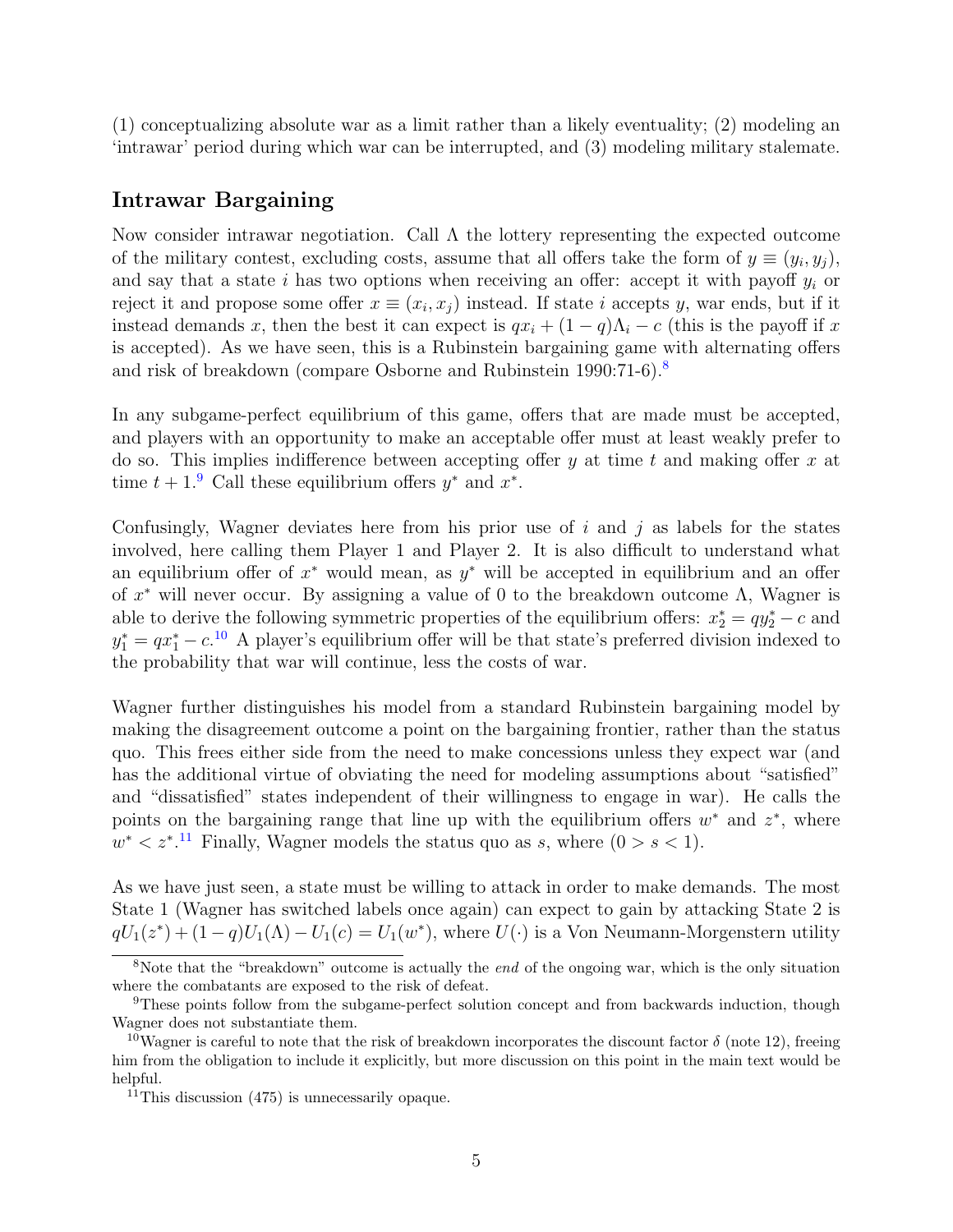function defined on the unit interval such that  $W_i = U_i(1)$  and  $L_i = U_i(0)$ . Similarly, the most State 2 can expect to gain by attacking State 1 is  $qU_2(w^*) + (1-q)U_2(\Lambda) - U_2(c) = U_2(z^*)$ . If  $w^* \leq s \geq z^*$ , neither state will expect to gain from war, but if  $s < w^*$  or  $s > z^*$  then one state can expect to gain from war but, knowing this, the other will be able to prevent an attack by accepting the other side's equilibrium offer in place of the status quo.

Because  $w^*$  and  $z^*$  increase with c and decrease with q, we can see that costly wars that are likely to end quickly will have wider ranges of status quo distributions that satisfy both states (and vice versa). Wagner sees this mechanism as an independent justification for the claim in Fearon 1995 that increasing the probability of stalemate makes war more attractive, but instead of Fearon's explanation (that the bargaining range is reduced), Wagner asserts plausibly that this phenomenon is instead caused by a reduction in the range of renegotiation-proof status-quo distributions.<sup>[12](#page-0-0)</sup> In a sense, there are two different bargaining ranges depending on which state attacks first (476).

Much hangs on the order of moves. Although he does not provide an extensive-form representation, Wagner notes that the state against whom war is initiated moves first in the bargaining game associated with the war. To determine the responding state's best response, Wagner reasons that in some cases, an incentive to strike first can also prevent a negotiated settlement without war (476). This will occur when the benefits of striking first (notated as w<sup>\*\*</sup> and z<sup>\*\*</sup>) outweigh the costs of moving second in the intrawar bargaining game, or when the expression  $qU_2(w^{**}) + (1-q)U_2(\Lambda) - U_2(c) = U_2(z^{**}) > U_2(w^*)$  is true.

#### Real War

With a model of absolute war established, Wagner now turns to modeling real war. Recall that he sees real war as occurring in the shadow of a potential absolute war if the parties are unable to come to an agreement. He argues convincingly that a proper model of real war should incorporate subjective information by replacing  $p$ ,  $q$  and  $c$  with corresponding subjectively-estimated values  $p_i$ ,  $q_i$  and  $c_i$ . Because these parameters will depend on battlefield developments, battles will be engaged in partly with an eye to changing the other side's parameter estimates, allowing us to see conflict from a very different perspective.<sup>[13](#page-0-0)</sup> Wagner is at pains to point out that this is precisely Clausewitz's explanation for the rarity of absolute war, and that because states can agree to a negotiated settlement short of total war, "a weak state can hope to gain concessions from a strong state even though it would be unable" to prevail in absolute war (477). This is because military operations, far from aiming explicitly at victory, aim at changing the other side's estimates of the relevant parameters.[14](#page-0-0)

If we imagine that both states can influence the other side's expectations in this way, we must also imagine that this strategic manipulation will be mutually anticipated. However, Wagner argues that this will not obviate the need for military operations because the

<sup>12</sup>A more thorough discussion of this relationship would be helpful.

<sup>13</sup>Wagner traces this perspective to Clausewitz, Blainey and Wittman.

 $14$ One is reminded here of the arguments for strategic bombing offered by RAF Bomber Command's Arthur Harris in 1943.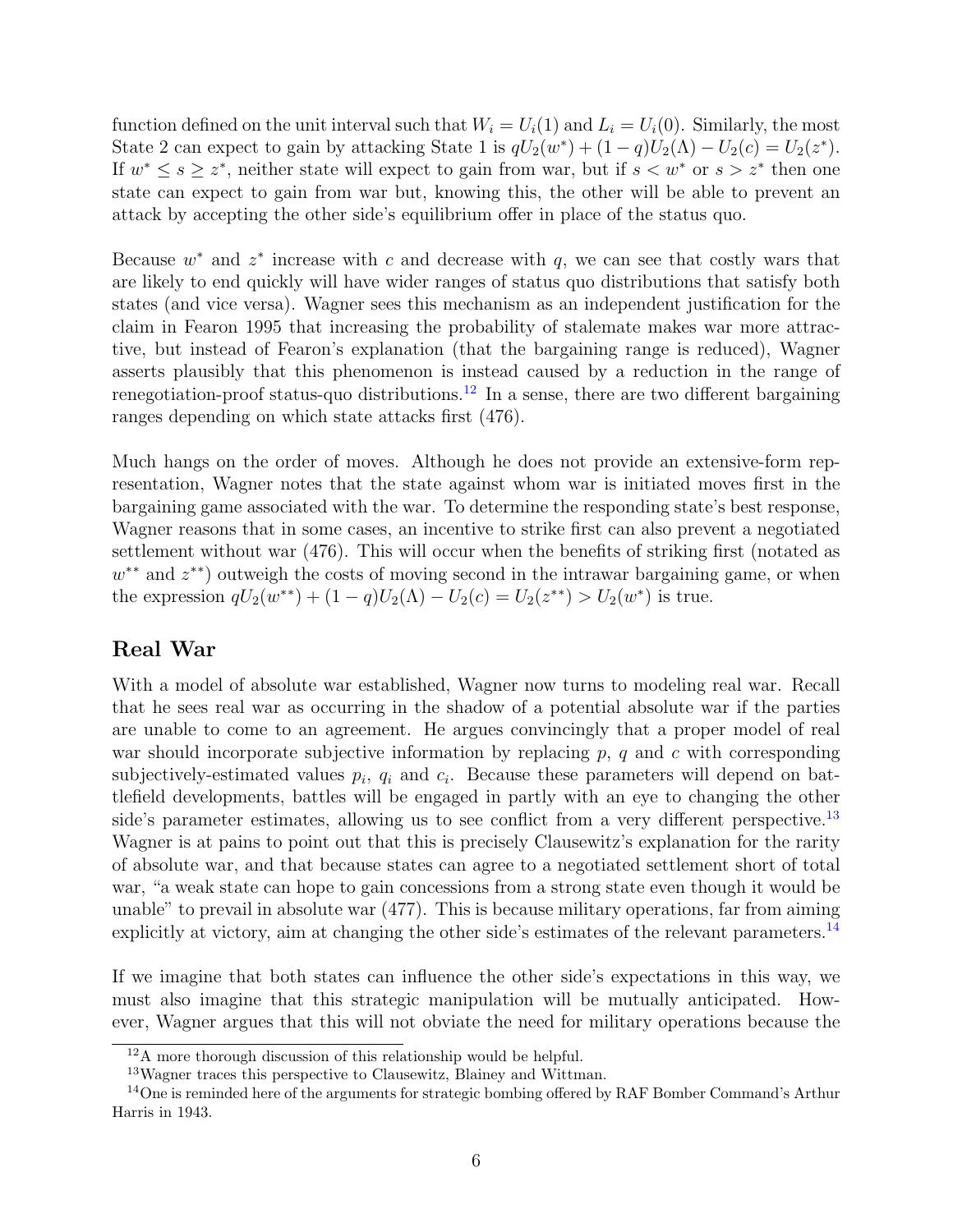sides may well have inconsistent expectations  $(477)$ . Assume for the moment that q and c are common knowledge, but that the parties disagree about  $p$ . Specifically, State 1 believes it has a military advantage, while State 2 believes this is correct with the probability  $r < 1 - r$ . Call  $p^+$  the true probability that State 1 will prevail in an absolute war if its leaders are correct, and  $p^{-} < p^{+}$  the probability that State 1 will prevail if its leaders are incorrect about their putative military advantage. In this example, then,  $p_1 = p^+$  and  $p_2 = r(1 - p^+) + (1 - r)(1 - p^-) > 1 - p_1.$ 

Now suppose a battle occurs prior to negotiation. If the result of the battle changes the sides' parameter estimates ( $p_2$  and  $1 - p_1$  get closer or farther apart), states will engage in Bayesian updating. Call  $r^*$  State 2's updated estimate of the probability that State 1 is correct (Wagner has already defined this quantity as  $p_i$ ). States will update according to the following formula:

$$
r^* = \frac{rp^+}{rp^+ + (1-r)p^-}
$$
\n(3)

We can see that if State 1 wins the battle, the difference between  $p_2$  and  $1-p_1$  will diminish and State 2 will need to increase the size of its offer to State 1 in order to reach a negotiated settlement and avoid the absolute war outcome. Note that crucially, although State 1 is choosing between a costly lottery (absolute war) and a negotiated settlement, all of the possible outcomes are agreements expected in the bargaining game just analyzed, not outcomes in the absolute war that is that bargaining game's disagreement outcome. As a result, total victory or defeat are not on the table, and the status quo need not be either. Wagner takes this to explain why post-war territorial settlements often force states to return territory that they have conquered (note 20).

Consider the expected value of fighting to State 1. Wagner argues that it will be based not on the expected value of a fight to disarmament, but rather by the magnitude of the negotiating concessions that State 2 can be induced to make as a result of fighting (478). While a fight to disarmament looms on the horizon, it can be avoided by making a deal during negotiations, so its consequences need not impinge on a state's decision-making except to the extent that disagreement in negotiations is likely.

#### Results

Wagner draws a major distinction from the analysis in Fearon 1995. Recall that Fearon sees war as a means to induce adversaries to reveal credible private information regarding capabilities, but only where the disagreement regarding capabilities is so profound that "no negotiated outcome is mutually preferable to war" (1995:400). Wagner argues that any disagreement need not be so great; even if there exist agreements that both sides prefer to fighting, they may ultimately fight anyway to determine which of the mutually acceptable agreements they will ultimately accept (478). This means that private information plays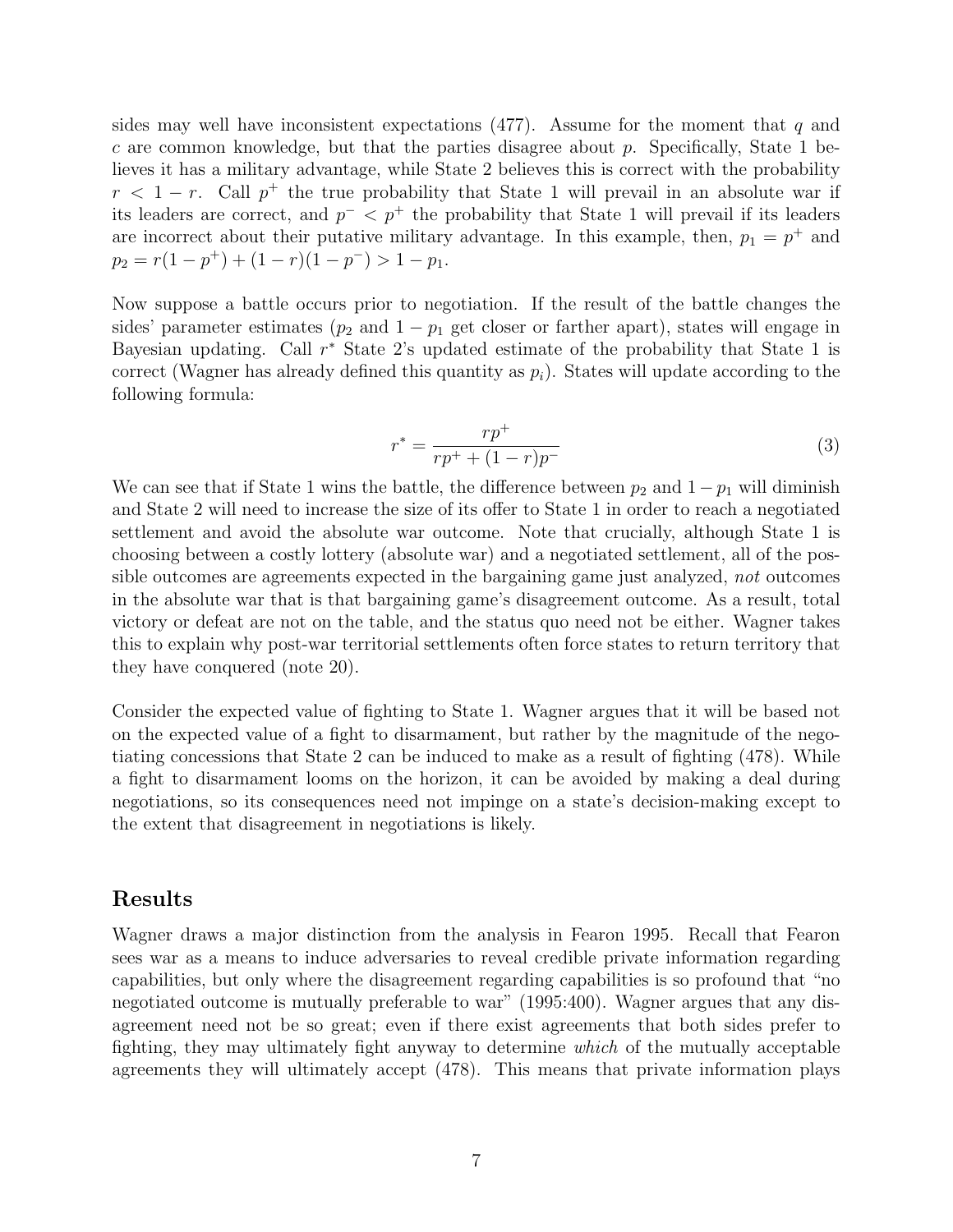a very different role in war than it does in economic bargaining.<sup>[15](#page-0-0)</sup> Fighting is a genuinely objective way to obtain credible private information, but it is costly. Wagner points out, however, that it need not be *existentially* costly because states can fight for some period of time and then reach a negotiated settlement without engaging in absolute war (though the possibility of such a war colors their behavior in negotiation).

Wagner is now in a position to evaluate Wittman's (1979) claim that if war can lead to a negotiated settlement then the distribution of power cannot affect the likelihood of war. Wagner is able to dispute this claim using his model by showing (1) that the range of statusquo distributions immune to renegotiation will be influenced by the distribution of power, and (2) that the more nearly equal two states are the more likely they are to have inconsistent parameter estimates. He argues that both of these factors, contra Wittman, affect the likelihood of war.<sup>[16](#page-0-0)</sup>

A major contribution of this paper is that it forces us to question the common assumption that war can be modeled as a costly lottery. As Wagner puts it, "War is indeed a costly lottery, but so are commercial airline flights, horse races, strikes, and economic sanctions" (481). Wagner argues that if we understand war as a costly lottery with two outcomes, victory and defeat, we are precluding by construction any outcome-relevant bargaining after war onset. He demonstrates to my satisfaction that intrawar bargaining can indeed affect outcomes. Wagner's adoption of Clausewitz's distinction between real and absolute war is plausible, and the idea that intrawar negotiation occurs with absolute war as the disagreement outcome is a tremendously important contribution to our understanding of war onset and war termination. The further implication that strategic players will sometimes fight wars not to disarm the other side but to alter its estimates of the relevant parameters is strikingly original and seems likely to radically change our understanding of why states fight.<sup>[17](#page-0-0)</sup> The counterintuitive notion that a state can improve its bargaining position even by losing battles as long as it changes the other side's parameter estimates explains, among other things, our notion of a Pyrrhic victory.[18](#page-0-0)

## Exposition

This paper should be re-drafted to improve clarity and flow. Wagner's writing is admirably clear in places, but the general thrust of the paper is currently unclear at the outset, and it seems that Wagner's thinking on this subject deepened during peer review but that the theoretical exposition was not enlarged or revised to match. At the moment, the exposition tracks Wagner's own process of discovery. This is normal in early drafts, but typically papers

 $15$ See note 6 above.

<sup>16</sup>As in many other places, discussion in greater depth would be desirable here.

<sup>&</sup>lt;sup>17</sup>A reassuring implication of this analysis is that it vindicates authors whose informal work is persuasive and plausible: Clausewitz, Blainey, Pillar (1983) and Wittman.

<sup>&</sup>lt;sup>18</sup>Consider the eponymous case. Pyrrhus of Epirus fought three battles against Rome and won them all (280-279 BCE). Then he entered into negotiations and gave up all the territory he had won. Wars like this one seem difficult for the Fearon-inspired class of models to explain.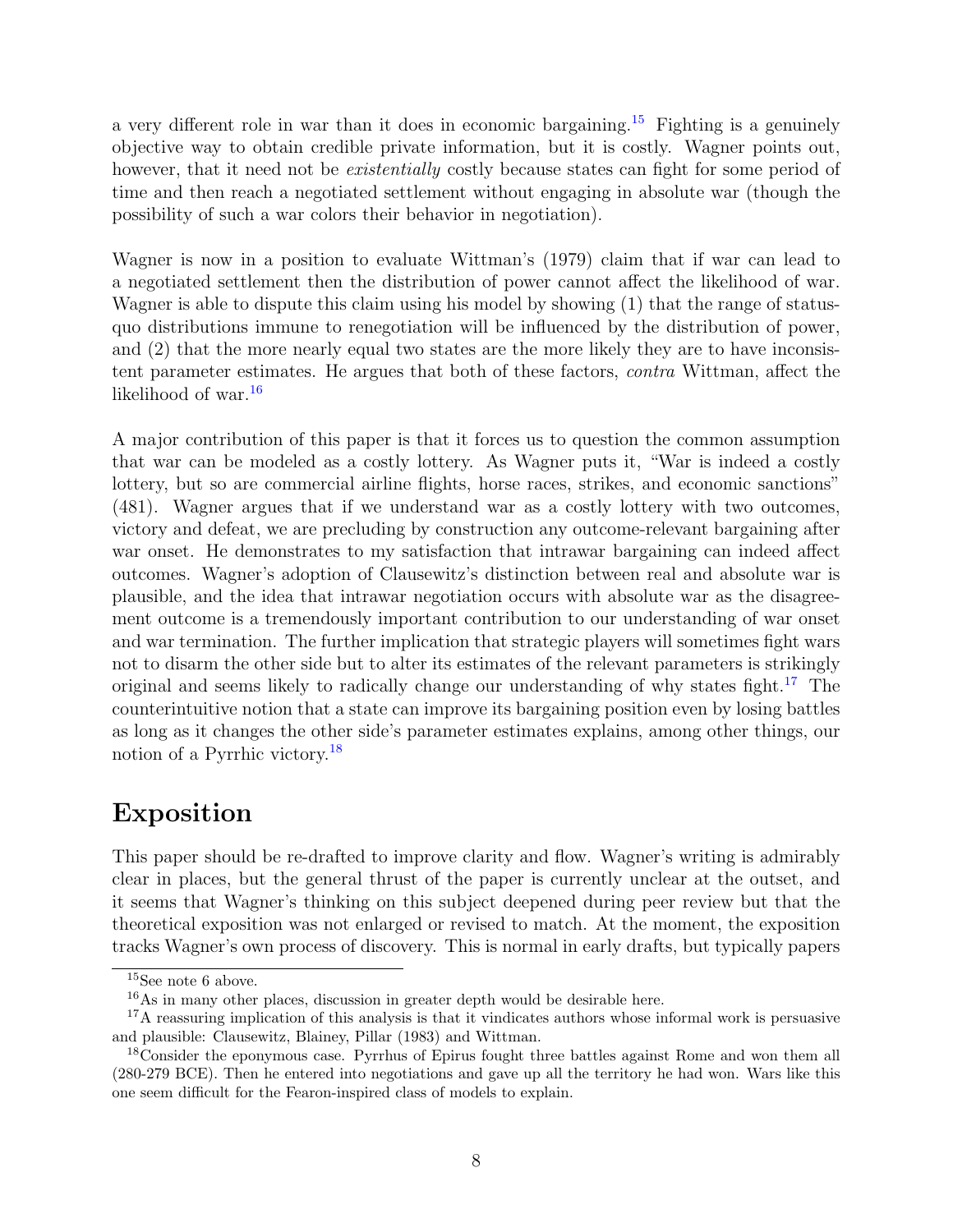are re-written to make their principal contributions more salient and clear. Wagner's contributions emerge by the way, and a great deal of patience is required to connect the different threads of the argument. In particular, the abstract does a very poor job of summarizing the paper's argument, highlighting the way that present models make war purely a function of pre-war bargaining at the expense of Wagner's own contribution. A full rewrite could greatly improve the paper by making sure that each point is connected to the main thrust of the argument.

#### Structure

Wagner's decision to begin with the model of absolute war and only then work up to real war and bargaining is a logical application of backwards induction. His decision to treat Wittman's conjecture as the central theme of the paper is less well-founded. Although claims about the effect of the distribution of power on the likelihood of war (if settlement is possible) relate to Wagner's subject, they are not central. I would frame this paper as a direct reply to Fearon 1995. After all, it shows that Fearon is in a sense right for the wrong reasons, which (given that article's subsequent influence) would be a tremendously important contribution. There is also a philosophy of science contribution in this paper regarding the application of off-the-shelf models from other disciplines. Although the differences between war and economic exchange are obvious and salient, few scholars have questioned the wholesale importation of frameworks like the Rubinstein alternating-offers model from economics and other disciplines. Wagner's habitually robust theoretical reflections have led him to a methodological caution that should be more widely shared by other scholars.

### Secondary Aspects

Wagner's creative and inconsistent use of notation will give many readers whiplash. While some sections of the paper  $(e.g.$  "real war") express his model using relatively standard variables and labels, other sections veer off into uncharted territory, with lambdas, double asterisks, superscript operators and other innovations. In his acknowledgments, Wagner credits fruitful conversations with Fearon, and it may be the case that this influence caused Wagner to change part (but not all) of his notation, to great confusion. We are thus left comparing quantities like  $p_i$  and  $1 - p_j$  in one paragraph and  $p_1$  and  $p_2$  in the next, with  $p^+$  and  $p^-$  thrown in for good measure. The contending states are sometimes i and j, sometimes States 1 and 2, and sometimes Players 1 and 2. Even Clausewitz's absolute war is relabeled "total war" in several places. As a result, it is difficult for a reader to extract the substance of Wagner's argument from the notation. This shortcoming is palliated to some extent by Wagner's dexterous prose, but reliance on that prose introduces imprecision that a properly-specified model would dispel.